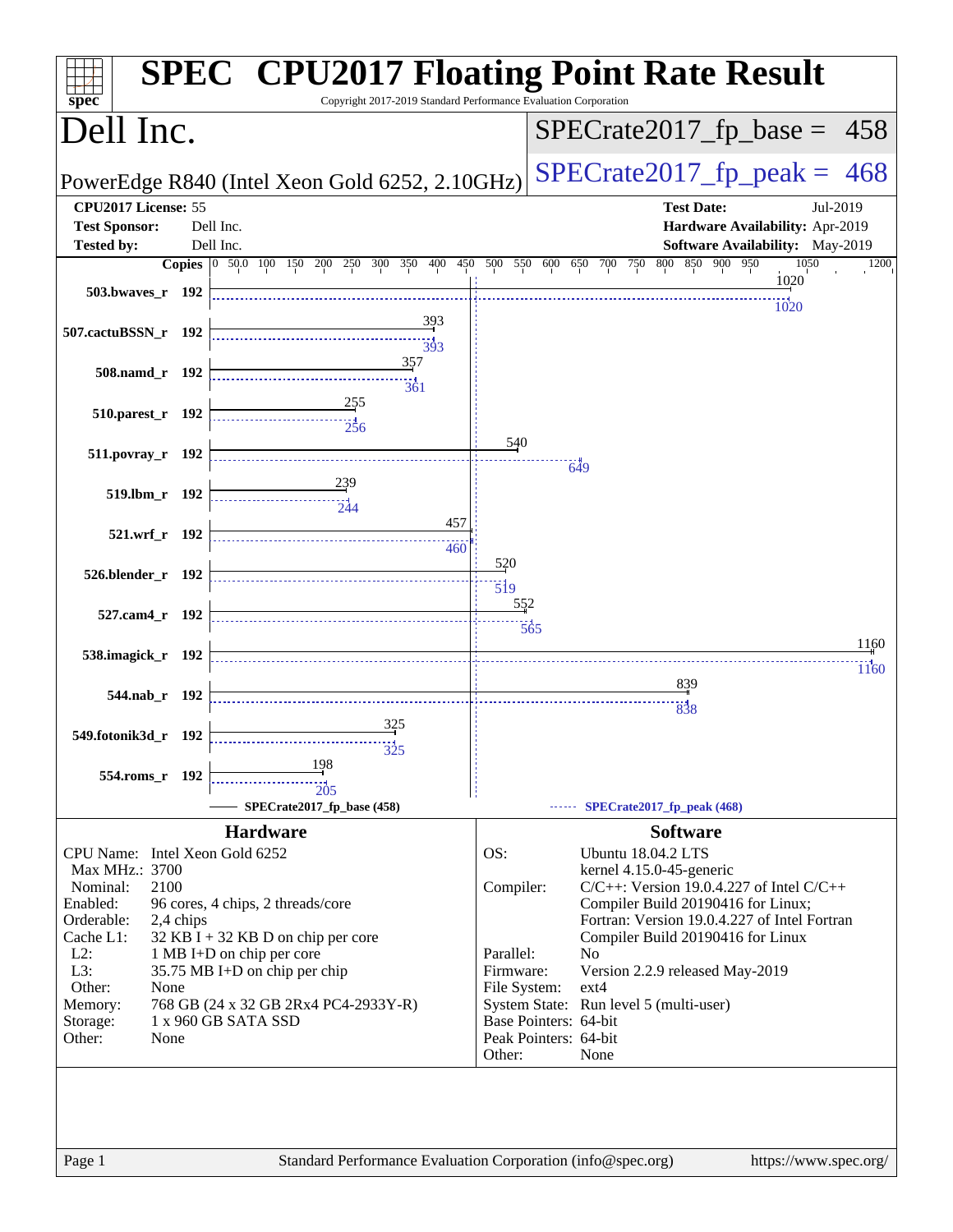| <b>SPEC CPU2017 Floating Point Rate Result</b>                                                           |               |                |            |                |            |                |       |               |                |              |                |              |                                        |              |
|----------------------------------------------------------------------------------------------------------|---------------|----------------|------------|----------------|------------|----------------|-------|---------------|----------------|--------------|----------------|--------------|----------------------------------------|--------------|
| Copyright 2017-2019 Standard Performance Evaluation Corporation<br>spec                                  |               |                |            |                |            |                |       |               |                |              |                |              |                                        |              |
| Dell Inc.<br>$SPECTate2017_fp\_base = 458$                                                               |               |                |            |                |            |                |       |               |                |              |                |              |                                        |              |
| $SPECrate2017_fp\_peak = 468$<br>PowerEdge R840 (Intel Xeon Gold 6252, 2.10GHz)                          |               |                |            |                |            |                |       |               |                |              |                |              |                                        |              |
| CPU2017 License: 55<br><b>Test Date:</b><br>Jul-2019                                                     |               |                |            |                |            |                |       |               |                |              |                |              |                                        |              |
| <b>Test Sponsor:</b>                                                                                     | Dell Inc.     |                |            |                |            |                |       |               |                |              |                |              | Hardware Availability: Apr-2019        |              |
| <b>Tested by:</b>                                                                                        | Dell Inc.     |                |            |                |            |                |       |               |                |              |                |              | <b>Software Availability:</b> May-2019 |              |
| <b>Results Table</b>                                                                                     |               |                |            |                |            |                |       |               |                |              |                |              |                                        |              |
|                                                                                                          |               |                |            | <b>Base</b>    |            |                |       |               |                |              | <b>Peak</b>    |              |                                        |              |
| <b>Benchmark</b>                                                                                         | <b>Copies</b> | <b>Seconds</b> | Ratio      | <b>Seconds</b> | Ratio      | <b>Seconds</b> | Ratio | <b>Copies</b> | <b>Seconds</b> | <b>Ratio</b> | <b>Seconds</b> | <b>Ratio</b> | <b>Seconds</b>                         | <b>Ratio</b> |
| 503.bwaves_r                                                                                             | 192           | 1887           | 1020       | 1888           | 1020       |                |       | 192           | 1893           | <b>1020</b>  | 1892           | 1020         |                                        |              |
| 507.cactuBSSN r<br>508.namd r                                                                            | 192<br>192    | 618<br>511     | 393<br>357 | 618<br>512     | 394<br>357 |                |       | 192<br>192    | 616<br>503     | 394<br>363   | 618            | 393<br>361   |                                        |              |
|                                                                                                          | 192           | 1967           | 255        | 1968           | 255        |                |       | 192           |                | 256          | 505<br>1959    | 256          |                                        |              |
| 510.parest_r                                                                                             | 192           | 827            | 542        | 831            | 540        |                |       | 192           | 1961<br>687    | 652          | 691            |              |                                        |              |
| $511.$ povray_r                                                                                          |               |                |            | 844            | 240        |                |       |               |                | 244          |                | 649          |                                        |              |
| $519.1$ bm r                                                                                             | 192           | 846            | 239        |                |            |                |       | 192           | 830            |              | 831            | 244          |                                        |              |
| $521$ .wrf r                                                                                             | 192           | 940            | 457        | 933            | 461        |                |       | 192           | 931            | 462          | 936            | 460          |                                        |              |
| 526.blender_r                                                                                            | 192           | 562            | 520        | 562            | 520<br>555 |                |       | 192           | 562            | 520          | 563            | 519          |                                        |              |
| 527.cam4 r                                                                                               | 192           | 608            | 552        | 605            |            |                |       | 192           | 593            | 566          | 594            | 565          |                                        |              |
| 538.imagick_r                                                                                            | 192           | 409            | 1170       | 411            | 1160       |                |       | 192           | 411            | <b>1160</b>  | 411            | 1160         |                                        |              |
| 544.nab_r                                                                                                | 192<br>192    | 384            | 842        | 385<br>2295    | 839        |                |       | 192           | 385            | 840          | 386            | 838<br>325   |                                        |              |
| 549.fotonik3d_r                                                                                          |               | 2302           | 325        |                | 326        |                |       | 192           | 2304           | 325          | 2302           |              |                                        |              |
| 198<br>199<br>192<br>1538<br>1534<br>1487<br>554.roms r<br>192<br>205<br>1489<br>205                     |               |                |            |                |            |                |       |               |                |              |                |              |                                        |              |
| $SPECrate2017_fp\_base =$<br>458<br>$SPECrate2017_fp\_peak =$<br>468                                     |               |                |            |                |            |                |       |               |                |              |                |              |                                        |              |
| Results appear in the order in which they were run. Bold underlined text indicates a median measurement. |               |                |            |                |            |                |       |               |                |              |                |              |                                        |              |
|                                                                                                          |               |                |            |                |            |                |       |               |                |              |                |              |                                        |              |

#### **[Submit Notes](http://www.spec.org/auto/cpu2017/Docs/result-fields.html#SubmitNotes)**

 The numactl mechanism was used to bind copies to processors. The config file option 'submit' was used to generate numactl commands to bind each copy to a specific processor. For details, please see the config file.

#### **[General Notes](http://www.spec.org/auto/cpu2017/Docs/result-fields.html#GeneralNotes)**

Environment variables set by runcpu before the start of the run: LD\_LIBRARY\_PATH = "/home/cpu2017/lib/intel64"

 Binaries compiled on a system with 1x Intel Core i9-7900X CPU + 32GB RAM memory using Redhat Enterprise Linux 7.5 NA: The test sponsor attests, as of date of publication, that CVE-2017-5754 (Meltdown) is mitigated in the system as tested and documented. Yes: The test sponsor attests, as of date of publication, that CVE-2017-5753 (Spectre variant 1) is mitigated in the system as tested and documented. Yes: The test sponsor attests, as of date of publication, that CVE-2017-5715 (Spectre variant 2) is mitigated in the system as tested and documented. Transparent Huge Pages enabled by default Prior to runcpu invocation Filesystem page cache synced and cleared with: sync; echo 3> /proc/sys/vm/drop\_caches runcpu command invoked through numactl i.e.: numactl --interleave=all runcpu <etc>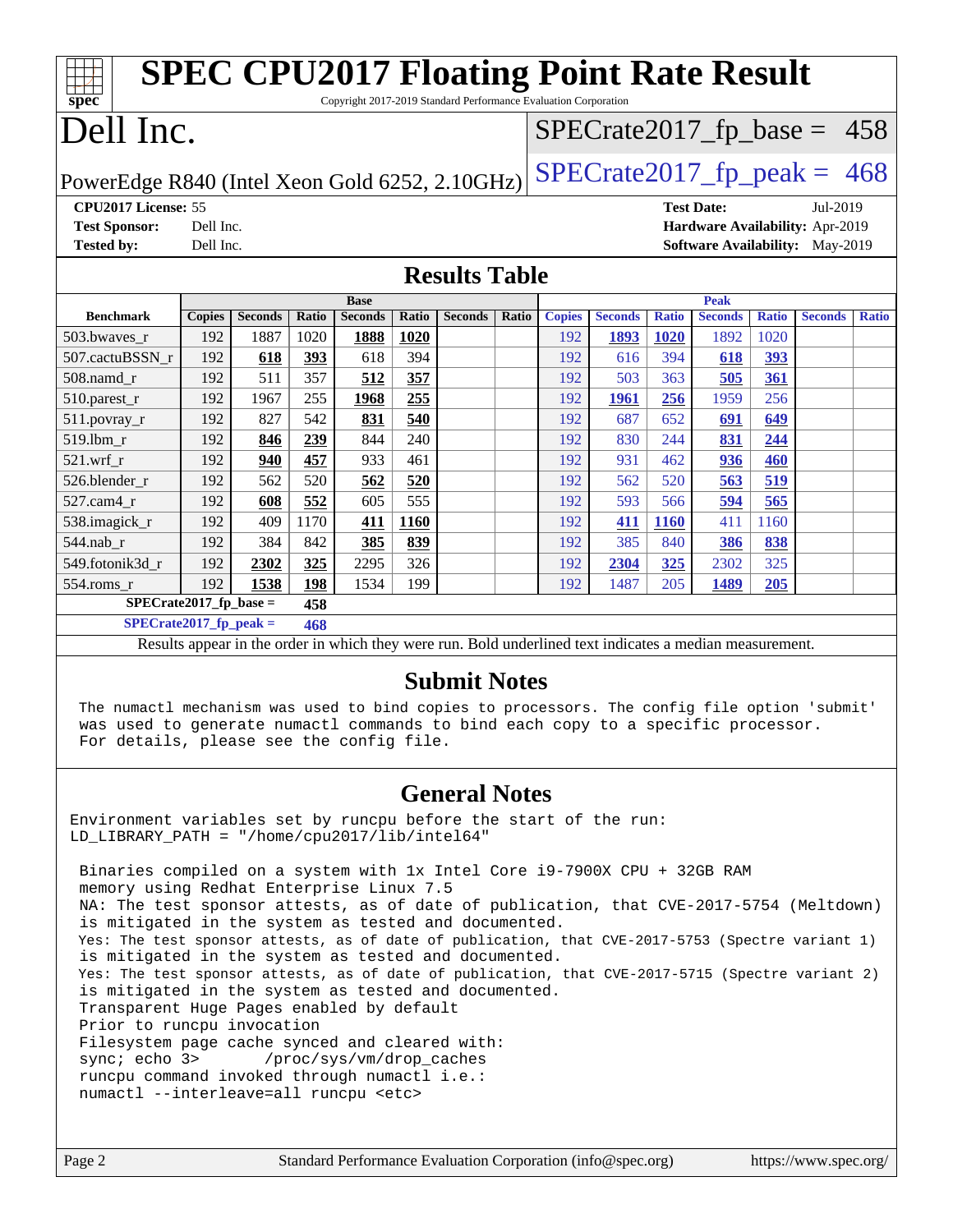| <b>SPEC CPU2017 Floating Point Rate Result</b><br>Copyright 2017-2019 Standard Performance Evaluation Corporation<br>$spec^*$                                                                                                                                                                                                                                                                                                                                                                                                                                                                                                                                                                                                                                                                                                                                                                                                                                                                                                                                                                                                                                                                                                                                                                                                                                                                                                                                                                                                                                                                                                                                                                                                                                                                                                                                         |                       |
|-----------------------------------------------------------------------------------------------------------------------------------------------------------------------------------------------------------------------------------------------------------------------------------------------------------------------------------------------------------------------------------------------------------------------------------------------------------------------------------------------------------------------------------------------------------------------------------------------------------------------------------------------------------------------------------------------------------------------------------------------------------------------------------------------------------------------------------------------------------------------------------------------------------------------------------------------------------------------------------------------------------------------------------------------------------------------------------------------------------------------------------------------------------------------------------------------------------------------------------------------------------------------------------------------------------------------------------------------------------------------------------------------------------------------------------------------------------------------------------------------------------------------------------------------------------------------------------------------------------------------------------------------------------------------------------------------------------------------------------------------------------------------------------------------------------------------------------------------------------------------|-----------------------|
| Dell Inc.<br>$SPECrate2017_fp\_base = 458$                                                                                                                                                                                                                                                                                                                                                                                                                                                                                                                                                                                                                                                                                                                                                                                                                                                                                                                                                                                                                                                                                                                                                                                                                                                                                                                                                                                                                                                                                                                                                                                                                                                                                                                                                                                                                            |                       |
| $SPECrate2017fp peak = 468$<br>PowerEdge R840 (Intel Xeon Gold 6252, 2.10GHz)                                                                                                                                                                                                                                                                                                                                                                                                                                                                                                                                                                                                                                                                                                                                                                                                                                                                                                                                                                                                                                                                                                                                                                                                                                                                                                                                                                                                                                                                                                                                                                                                                                                                                                                                                                                         |                       |
| CPU2017 License: 55<br><b>Test Date:</b><br><b>Test Sponsor:</b><br>Dell Inc.<br>Hardware Availability: Apr-2019<br>Dell Inc.<br>Software Availability: May-2019<br><b>Tested by:</b>                                                                                                                                                                                                                                                                                                                                                                                                                                                                                                                                                                                                                                                                                                                                                                                                                                                                                                                                                                                                                                                                                                                                                                                                                                                                                                                                                                                                                                                                                                                                                                                                                                                                                 | Jul-2019              |
| <b>Platform Notes</b>                                                                                                                                                                                                                                                                                                                                                                                                                                                                                                                                                                                                                                                                                                                                                                                                                                                                                                                                                                                                                                                                                                                                                                                                                                                                                                                                                                                                                                                                                                                                                                                                                                                                                                                                                                                                                                                 |                       |
| BIOS settings:<br>ADDDC setting disabled<br>Virtualization Technology disabled<br>DCU Streamer Prefetcher disabled<br>System Profile set to Custom<br>CPU Performance set to Maximum Performance<br>C States set to Autonomous<br>C1E disabled<br>Uncore Frequency set to Dynamic<br>Energy Efficiency Policy set to Performance<br>Memory Patrol Scrub disabled<br>Logical Processor enabled<br>CPU Interconnect Bus Link Power Management disabled<br>PCI ASPM L1 Link Power Management disabled<br>Sysinfo program /home/cpu2017/bin/sysinfo<br>Rev: r5974 of 2018-05-19 9bcde8f2999c33d61f64985e45859ea9<br>running on intel-sut Thu Jul 25 09:37:08 2019<br>SUT (System Under Test) info as seen by some common utilities.<br>For more information on this section, see<br>https://www.spec.org/cpu2017/Docs/config.html#sysinfo<br>From /proc/cpuinfo<br>model name : Intel(R) Xeon(R) Gold 6252 CPU @ 2.10GHz<br>"physical id"s (chips)<br>192 "processors"<br>cores, siblings (Caution: counting these is hw and system dependent. The following<br>excerpts from /proc/cpuinfo might not be reliable. Use with caution.)<br>cpu cores $: 24$<br>siblings : 48<br>physical 0: cores 0 1 2 3 4 5 6 8 9 10 11 12 13 16 17 18 19 20 21 25 26 27 28 29<br>physical 1: cores 0 1 2 3 4 5 6 8 9 10 11 12 13 16 17 18 19 20 21 25 26 27 28 29<br>physical 2: cores 0 1 2 3 5 6 8 9 10 11 12 13 16 17 18 19 20 21 22 25 26 27 28 29<br>physical 3: cores 0 1 2 3 4 5 6 8 9 10 11 12 13 16 17 18 19 20 21 25 26 27 28 29<br>From lscpu:<br>Architecture:<br>x86 64<br>$32$ -bit, $64$ -bit<br>$CPU$ op-mode( $s$ ):<br>Little Endian<br>Byte Order:<br>CPU(s):<br>192<br>On-line CPU(s) list: $0-191$<br>Thread(s) per core:<br>$\overline{2}$<br>Core(s) per socket:<br>24<br>Socket(s):<br>4<br>NUMA node(s):<br>8<br>Vendor ID:<br>GenuineIntel<br>CPU family:<br>6 |                       |
| (Continued on next page)                                                                                                                                                                                                                                                                                                                                                                                                                                                                                                                                                                                                                                                                                                                                                                                                                                                                                                                                                                                                                                                                                                                                                                                                                                                                                                                                                                                                                                                                                                                                                                                                                                                                                                                                                                                                                                              |                       |
| Page 3<br>Standard Performance Evaluation Corporation (info@spec.org)                                                                                                                                                                                                                                                                                                                                                                                                                                                                                                                                                                                                                                                                                                                                                                                                                                                                                                                                                                                                                                                                                                                                                                                                                                                                                                                                                                                                                                                                                                                                                                                                                                                                                                                                                                                                 | https://www.spec.org/ |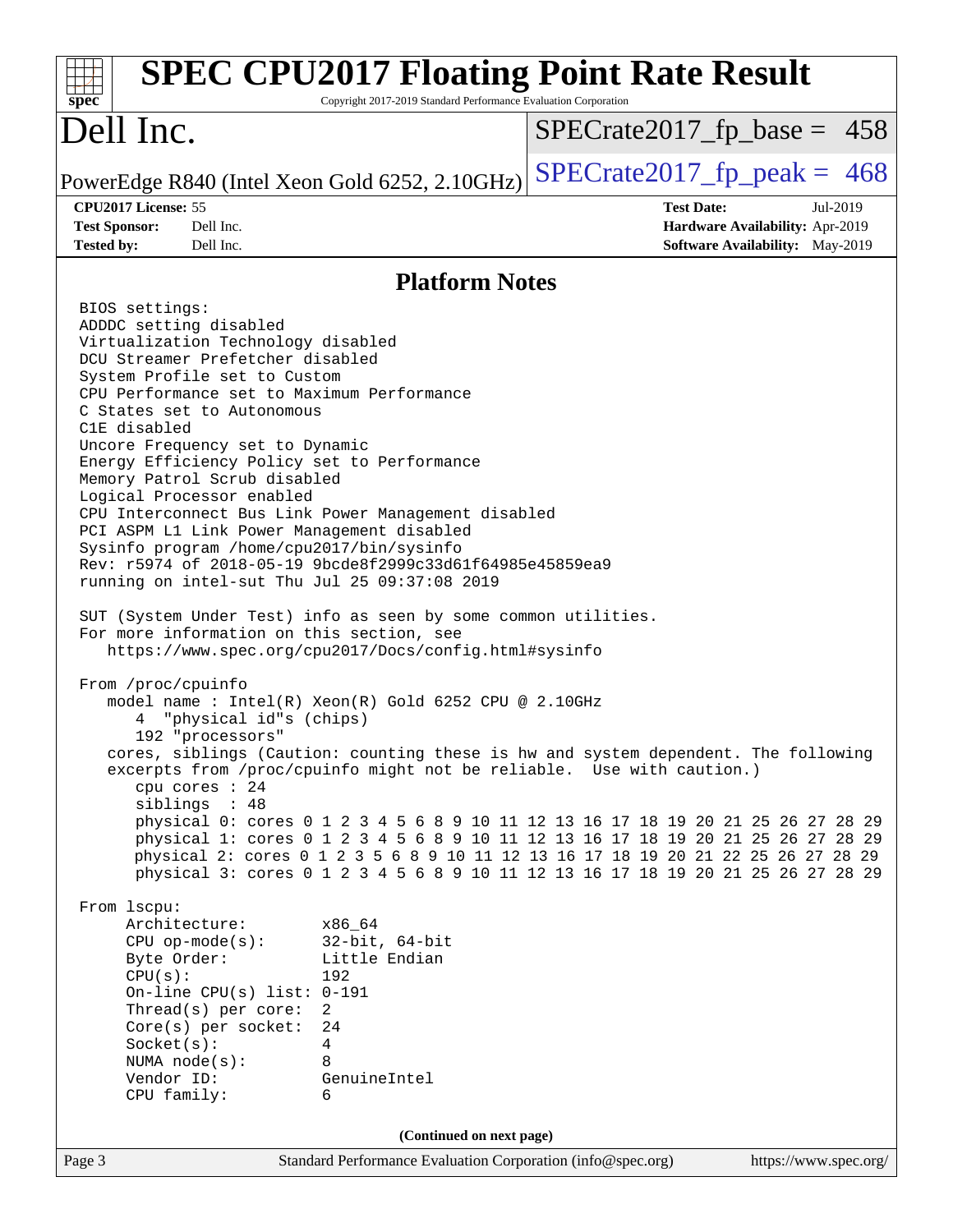| $spec^*$                                                                                                                                       |                                                                                                                                                                                                                                                                                                               | Copyright 2017-2019 Standard Performance Evaluation Corporation                                                         | <b>SPEC CPU2017 Floating Point Rate Result</b>                                                                                                                                                                                                                                                                                                                                                                                                                                                                                                                                                                                                                                                                                                                                                                                                                                                                                                                                                                                                                                                                                                                                                                                                                                                                                                                                                                                                                                                                                                                                                                                                                                                                                                                                                                                                                                                                                                                                                                            |
|------------------------------------------------------------------------------------------------------------------------------------------------|---------------------------------------------------------------------------------------------------------------------------------------------------------------------------------------------------------------------------------------------------------------------------------------------------------------|-------------------------------------------------------------------------------------------------------------------------|---------------------------------------------------------------------------------------------------------------------------------------------------------------------------------------------------------------------------------------------------------------------------------------------------------------------------------------------------------------------------------------------------------------------------------------------------------------------------------------------------------------------------------------------------------------------------------------------------------------------------------------------------------------------------------------------------------------------------------------------------------------------------------------------------------------------------------------------------------------------------------------------------------------------------------------------------------------------------------------------------------------------------------------------------------------------------------------------------------------------------------------------------------------------------------------------------------------------------------------------------------------------------------------------------------------------------------------------------------------------------------------------------------------------------------------------------------------------------------------------------------------------------------------------------------------------------------------------------------------------------------------------------------------------------------------------------------------------------------------------------------------------------------------------------------------------------------------------------------------------------------------------------------------------------------------------------------------------------------------------------------------------------|
| Dell Inc.                                                                                                                                      |                                                                                                                                                                                                                                                                                                               |                                                                                                                         | $SPECTate2017_fp\_base = 458$                                                                                                                                                                                                                                                                                                                                                                                                                                                                                                                                                                                                                                                                                                                                                                                                                                                                                                                                                                                                                                                                                                                                                                                                                                                                                                                                                                                                                                                                                                                                                                                                                                                                                                                                                                                                                                                                                                                                                                                             |
|                                                                                                                                                |                                                                                                                                                                                                                                                                                                               | PowerEdge R840 (Intel Xeon Gold 6252, 2.10GHz)                                                                          | $SPECTate2017$ _fp_peak = 468                                                                                                                                                                                                                                                                                                                                                                                                                                                                                                                                                                                                                                                                                                                                                                                                                                                                                                                                                                                                                                                                                                                                                                                                                                                                                                                                                                                                                                                                                                                                                                                                                                                                                                                                                                                                                                                                                                                                                                                             |
| CPU2017 License: 55<br><b>Test Sponsor:</b><br><b>Tested by:</b>                                                                               | Dell Inc.<br>Dell Inc.                                                                                                                                                                                                                                                                                        |                                                                                                                         | <b>Test Date:</b><br>Jul-2019<br>Hardware Availability: Apr-2019<br><b>Software Availability:</b> May-2019                                                                                                                                                                                                                                                                                                                                                                                                                                                                                                                                                                                                                                                                                                                                                                                                                                                                                                                                                                                                                                                                                                                                                                                                                                                                                                                                                                                                                                                                                                                                                                                                                                                                                                                                                                                                                                                                                                                |
|                                                                                                                                                |                                                                                                                                                                                                                                                                                                               | <b>Platform Notes (Continued)</b>                                                                                       |                                                                                                                                                                                                                                                                                                                                                                                                                                                                                                                                                                                                                                                                                                                                                                                                                                                                                                                                                                                                                                                                                                                                                                                                                                                                                                                                                                                                                                                                                                                                                                                                                                                                                                                                                                                                                                                                                                                                                                                                                           |
| Model:<br>Model name:<br>Stepping:<br>CPU MHz:<br>BogoMIPS:<br>L1d cache:<br>Lli cache:<br>L2 cache:<br>L3 cache:<br>physical chip.<br>176 184 | Virtualization:<br>NUMA node0 CPU(s):<br>NUMA nodel CPU(s):<br>NUMA node2 CPU(s):<br>NUMA node3 CPU(s):<br>NUMA node4 CPU(s):<br>NUMA node5 $CPU(s):$<br>NUMA node6 CPU(s):<br>NUMA node7 CPU(s):<br>/proc/cpuinfo cache data<br>cache size : 36608 KB<br>$available: 8 nodes (0-7)$<br>node 0 size: 95145 MB | 85<br>Intel(R) Xeon(R) Gold 6252 CPU @ 2.10GHz<br>6<br>2466.305<br>4200.00<br>$VT - x$<br>32K<br>32K<br>1024K<br>36608K | 0, 8, 16, 24, 32, 40, 48, 56, 64, 72, 80, 88, 96, 104, 112, 120, 128, 136, 144, 152, 160, 168, 176, 184<br>1, 9, 17, 25, 33, 41, 49, 57, 65, 73, 81, 89, 97, 105, 113, 121, 129, 137, 145, 153, 161, 169, 177, 185<br>2, 10, 18, 22, 26, 34, 42, 50, 58, 66, 82, 90, 98, 106, 114, 118, 122, 130, 138, 146, 154, 162, 178, 186<br>3, 11, 19, 27, 35, 43, 51, 59, 67, 75, 83, 91, 99, 107, 115, 123, 131, 139, 147, 155, 163, 171, 179, 187<br>4, 12, 20, 28, 36, 44, 52, 60, 68, 76, 84, 92, 100, 108, 116, 124, 132, 140, 148, 156, 164, 172, 180, 188<br>5, 13, 21, 29, 37, 45, 53, 61, 69, 77, 85, 93, 101, 109, 117, 125, 133, 141, 149, 157, 165, 173, 181, 189<br>6, 14, 30, 38, 46, 54, 62, 70, 74, 78, 86, 94, 102, 110, 126, 134, 142, 150, 158, 166, 170, 174, 182, 190<br>7, 15, 23, 31, 39, 47, 55, 63, 71, 79, 87, 95, 103, 111, 119, 127, 135, 143, 151, 159, 167, 175, 183, 191<br>Flags: fpu vme de pse tsc msr pae mce cx8 apic sep mtrr pge mca cmov<br>pat pse36 clflush dts acpi mmx fxsr sse sse2 ss ht tm pbe syscall nx pdpelgb rdtscp<br>lm constant_tsc art arch_perfmon pebs bts rep_good nopl xtopology nonstop_tsc cpuid<br>aperfmperf pni pclmulqdq dtes64 monitor ds_cpl vmx smx est tm2 ssse3 sdbg fma cx16<br>xtpr pdcm pcid dca sse4_1 sse4_2 x2apic movbe popcnt aes xsave avx f16c rdrand<br>lahf_lm abm 3dnowprefetch cpuid_fault epb cat_13 cdp_13 invpcid_single intel_ppin<br>ssbd mba ibrs ibpb stibp ibrs_enhanced tpr_shadow vnmi flexpriority ept vpid<br>fsgsbase tsc_adjust bmil hle avx2 smep bmi2 erms invpcid rtm cqm mpx rdt_a avx512f<br>avx512dq rdseed adx smap clflushopt clwb intel_pt avx512cd avx512bw avx512vl<br>xsaveopt xsavec xgetbvl xsaves cqm_llc cqm_occup_llc cqm_mbm_total cqm_mbm_local<br>dtherm ida arat pln pts pku ospke avx512_vnni flush_l1d arch_capabilities<br>From numactl --hardware WARNING: a numactl 'node' might or might not correspond to a<br>node 0 cpus: 0 8 16 24 32 40 48 56 64 72 80 88 96 104 112 120 128 136 144 152 160 168 |
|                                                                                                                                                |                                                                                                                                                                                                                                                                                                               | (Continued on next page)                                                                                                |                                                                                                                                                                                                                                                                                                                                                                                                                                                                                                                                                                                                                                                                                                                                                                                                                                                                                                                                                                                                                                                                                                                                                                                                                                                                                                                                                                                                                                                                                                                                                                                                                                                                                                                                                                                                                                                                                                                                                                                                                           |

Page 4 Standard Performance Evaluation Corporation [\(info@spec.org\)](mailto:info@spec.org) <https://www.spec.org/>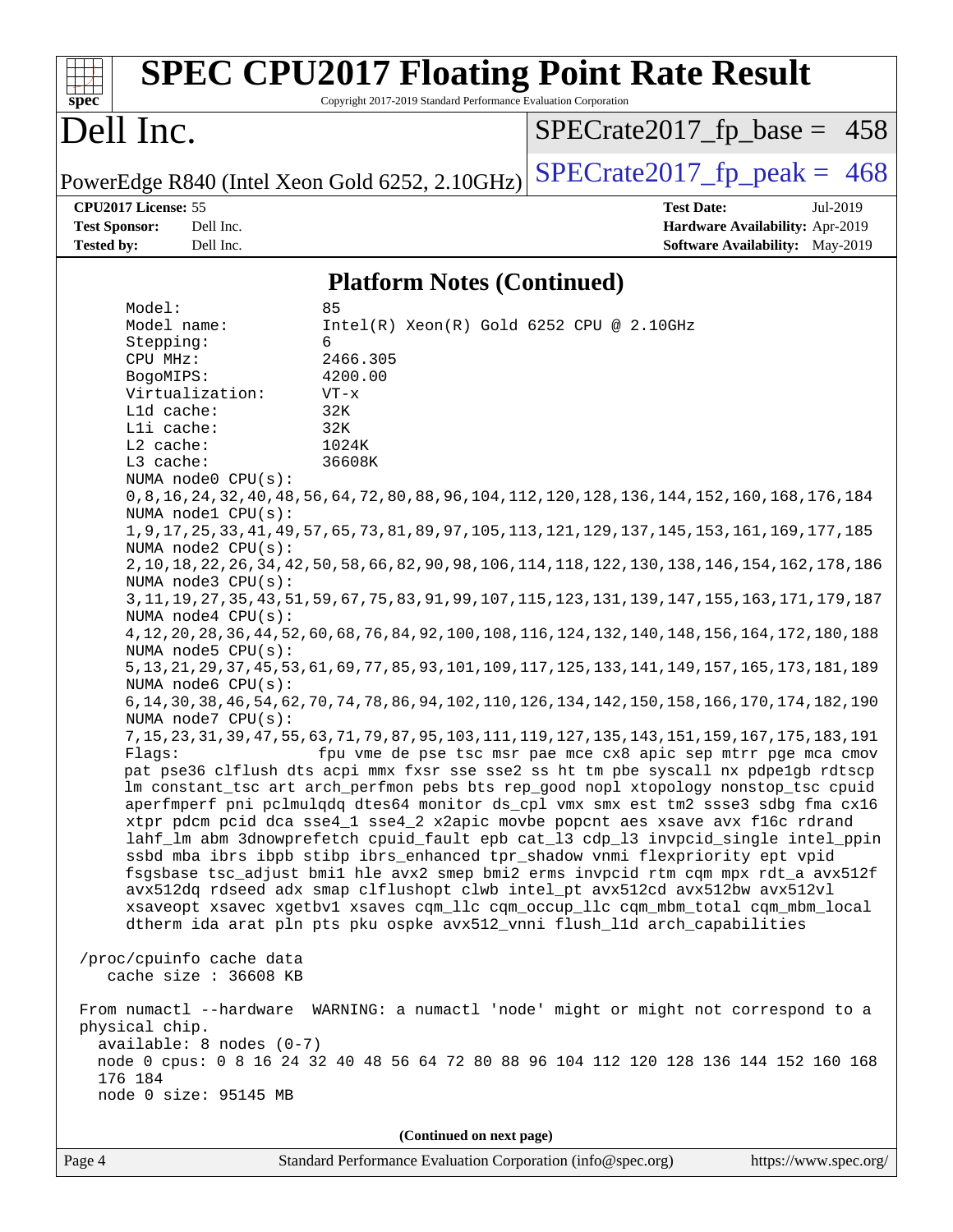| <b>SPEC CPU2017 Floating Point Rate Result</b><br>Copyright 2017-2019 Standard Performance Evaluation Corporation<br>spec |                                        |
|---------------------------------------------------------------------------------------------------------------------------|----------------------------------------|
| Dell Inc.                                                                                                                 | $SPECrate2017_fp\_base = 458$          |
| PowerEdge R840 (Intel Xeon Gold 6252, 2.10GHz)                                                                            | $SPECTate2017$ _fp_peak = 468          |
| CPU2017 License: 55                                                                                                       | <b>Test Date:</b><br>Jul-2019          |
| <b>Test Sponsor:</b><br>Dell Inc.                                                                                         | Hardware Availability: Apr-2019        |
| Dell Inc.<br><b>Tested by:</b>                                                                                            | <b>Software Availability:</b> May-2019 |
| <b>Platform Notes (Continued)</b>                                                                                         |                                        |
| node 0 free: 94637 MB                                                                                                     |                                        |
| node 1 cpus: 1 9 17 25 33 41 49 57 65 73 81 89 97 105 113 121 129 137 145 153 161 169<br>177 185                          |                                        |
| node 1 size: 96763 MB                                                                                                     |                                        |
| node 1 free: 96289 MB                                                                                                     |                                        |
| node 2 cpus: 2 10 18 22 26 34 42 50 58 66 82 90 98 106 114 118 122 130 138 146 154 162<br>178 186                         |                                        |
| node 2 size: 96742 MB                                                                                                     |                                        |
| node 2 free: 96203 MB                                                                                                     |                                        |
| node 3 cpus: 3 11 19 27 35 43 51 59 67 75 83 91 99 107 115 123 131 139 147 155 163 171                                    |                                        |
| 179 187<br>node 3 size: 96763 MB                                                                                          |                                        |
| node 3 free: 96335 MB                                                                                                     |                                        |
| node 4 cpus: 4 12 20 28 36 44 52 60 68 76 84 92 100 108 116 124 132 140 148 156 164 172                                   |                                        |
| 180 188                                                                                                                   |                                        |
| node 4 size: 96763 MB                                                                                                     |                                        |
| node 4 free: 96301 MB<br>node 5 cpus: 5 13 21 29 37 45 53 61 69 77 85 93 101 109 117 125 133 141 149 157 165 173          |                                        |
| 181 189                                                                                                                   |                                        |
| node 5 size: 96763 MB                                                                                                     |                                        |
| node 5 free: 96311 MB                                                                                                     |                                        |
| node 6 cpus: 6 14 30 38 46 54 62 70 74 78 86 94 102 110 126 134 142 150 158 166 170 174<br>182 190                        |                                        |
| node 6 size: 96763 MB                                                                                                     |                                        |
| node 6 free: 96328 MB                                                                                                     |                                        |
| node 7 cpus: 7 15 23 31 39 47 55 63 71 79 87 95 103 111 119 127 135 143 151 159 167 175                                   |                                        |
| 183 191<br>node 7 size: 96761 MB                                                                                          |                                        |
| node 7 free: 96338 MB                                                                                                     |                                        |
| node distances:                                                                                                           |                                        |
| $\mathbf{0}$<br>2<br>7<br>node<br>1<br>3<br>4<br>5<br>6                                                                   |                                        |
| 0:<br>10<br>21<br>21<br>21<br>21<br>11<br>21<br>21<br>1:<br>21<br>10<br>21<br>21<br>21<br>11<br>21<br>21                  |                                        |
| 2:<br>10<br>21<br>21<br>21<br>21<br>21<br>11<br>21                                                                        |                                        |
| 10<br>11<br>3:<br>21<br>21<br>21<br>21<br>21<br>21                                                                        |                                        |
| 4:<br>11<br>21<br>21<br>10<br>21<br>21<br>21<br>21                                                                        |                                        |
| 5:<br>21<br>21<br>21<br>10<br>21<br>11<br>21<br>21<br>21<br>11                                                            |                                        |
| 6:<br>21<br>21<br>21<br>21<br>10<br>21<br>7:<br>21<br>21<br>21<br>21<br>11<br>21<br>21<br>10                              |                                        |
|                                                                                                                           |                                        |
| From /proc/meminfo<br>MemTotal:<br>791006940 kB                                                                           |                                        |
| HugePages_Total:<br>0                                                                                                     |                                        |
| Hugepagesize:<br>2048 kB                                                                                                  |                                        |
| /usr/bin/lsb_release -d                                                                                                   |                                        |
| Ubuntu 18.04.2 LTS                                                                                                        |                                        |
|                                                                                                                           |                                        |
| (Continued on next page)                                                                                                  |                                        |
| Page 5<br>Standard Performance Evaluation Corporation (info@spec.org)                                                     | https://www.spec.org/                  |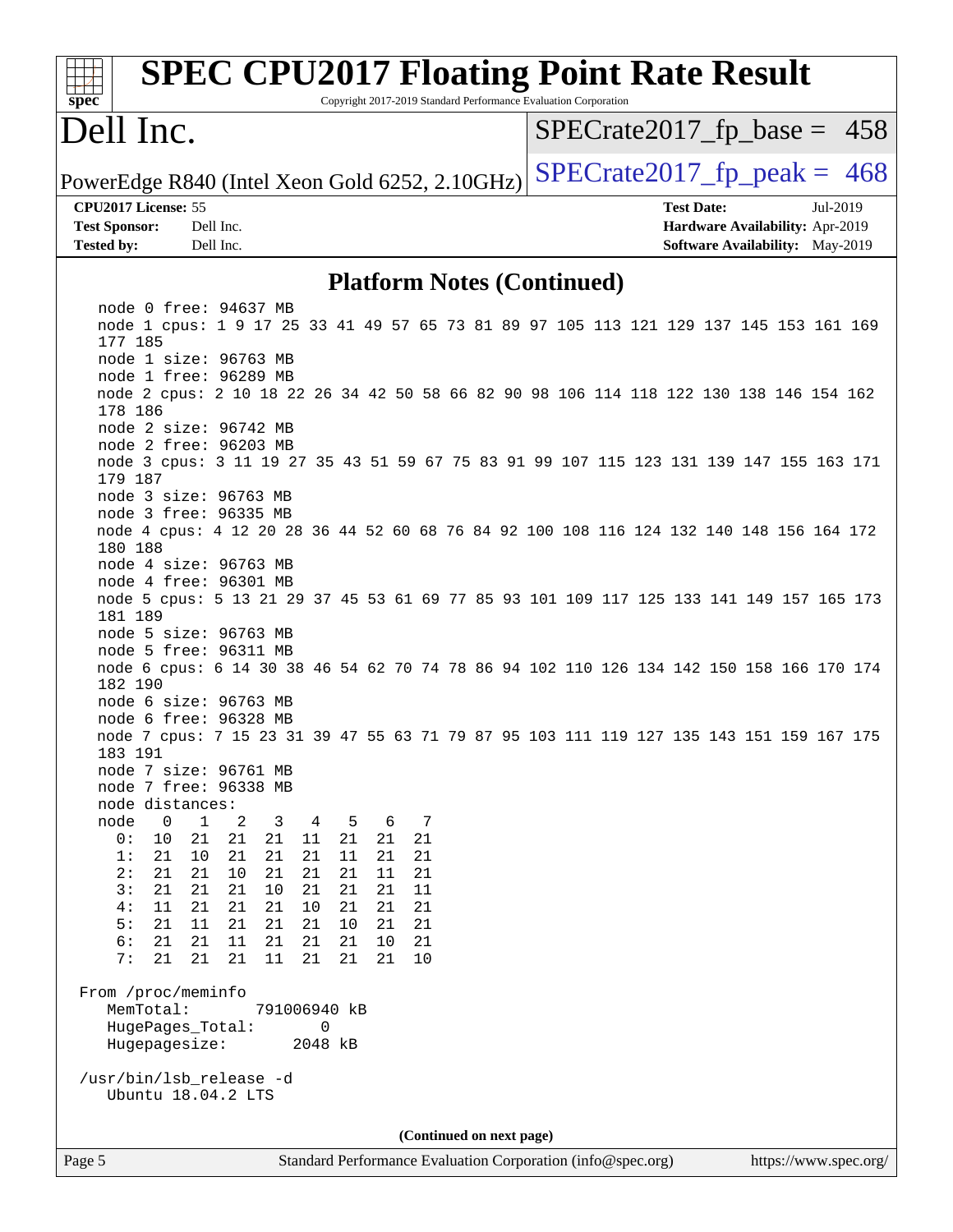| <b>SPEC CPU2017 Floating Point Rate Result</b><br>Copyright 2017-2019 Standard Performance Evaluation Corporation<br>spec <sup>®</sup>                                                                                                                                                                                                                                                                                                                                                                                                                                                                                                                                                                                                                                                                                                                                                                                                                                                                                                                                                                                                                                                                                                                                                                                                                                                                                      |                                                                                                            |
|-----------------------------------------------------------------------------------------------------------------------------------------------------------------------------------------------------------------------------------------------------------------------------------------------------------------------------------------------------------------------------------------------------------------------------------------------------------------------------------------------------------------------------------------------------------------------------------------------------------------------------------------------------------------------------------------------------------------------------------------------------------------------------------------------------------------------------------------------------------------------------------------------------------------------------------------------------------------------------------------------------------------------------------------------------------------------------------------------------------------------------------------------------------------------------------------------------------------------------------------------------------------------------------------------------------------------------------------------------------------------------------------------------------------------------|------------------------------------------------------------------------------------------------------------|
| Dell Inc.                                                                                                                                                                                                                                                                                                                                                                                                                                                                                                                                                                                                                                                                                                                                                                                                                                                                                                                                                                                                                                                                                                                                                                                                                                                                                                                                                                                                                   | $SPECrate2017_fp\_base = 458$                                                                              |
| PowerEdge R840 (Intel Xeon Gold 6252, 2.10GHz)                                                                                                                                                                                                                                                                                                                                                                                                                                                                                                                                                                                                                                                                                                                                                                                                                                                                                                                                                                                                                                                                                                                                                                                                                                                                                                                                                                              | $SPECTate2017$ _fp_peak = 468                                                                              |
| CPU2017 License: 55<br>Dell Inc.<br><b>Test Sponsor:</b><br>Dell Inc.<br><b>Tested by:</b>                                                                                                                                                                                                                                                                                                                                                                                                                                                                                                                                                                                                                                                                                                                                                                                                                                                                                                                                                                                                                                                                                                                                                                                                                                                                                                                                  | <b>Test Date:</b><br>Jul-2019<br>Hardware Availability: Apr-2019<br><b>Software Availability:</b> May-2019 |
| <b>Platform Notes (Continued)</b>                                                                                                                                                                                                                                                                                                                                                                                                                                                                                                                                                                                                                                                                                                                                                                                                                                                                                                                                                                                                                                                                                                                                                                                                                                                                                                                                                                                           |                                                                                                            |
| From /etc/*release* /etc/*version*<br>debian_version: buster/sid<br>os-release:<br>NAME="Ubuntu"<br>VERSION="18.04.2 LTS (Bionic Beaver)"<br>ID=ubuntu<br>ID LIKE=debian<br>PRETTY_NAME="Ubuntu 18.04.2 LTS"<br>VERSION ID="18.04"<br>HOME_URL="https://www.ubuntu.com/"<br>SUPPORT_URL="https://help.ubuntu.com/"<br>uname $-a$ :<br>Linux intel-sut 4.15.0-45-generic #48-Ubuntu SMP Tue Jan 29 16:28:13 UTC 2019 x86_64<br>x86_64 x86_64 GNU/Linux<br>Kernel self-reported vulnerability status:<br>CVE-2017-5754 (Meltdown):<br>Not affected<br>CVE-2017-5753 (Spectre variant 1): Mitigation: __user pointer sanitization<br>CVE-2017-5715 (Spectre variant 2): Mitigation: Enhanced IBRS, IBPB<br>run-level 5 Jul 25 03:01<br>SPEC is set to: /home/cpu2017<br>Type Size Used Avail Use% Mounted on<br>Filesystem<br>$/\text{dev/sda2}$<br>37G 380G<br>ext4 439G<br>$9\frac{8}{10}$ /<br>Additional information from dmidecode follows. WARNING: Use caution when you interpret<br>this section. The 'dmidecode' program reads system data which is "intended to allow<br>hardware to be accurately determined", but the intent may not be met, as there are<br>frequent changes to hardware, firmware, and the "DMTF SMBIOS" standard.<br>BIOS Dell Inc. 2.2.9 05/08/2019<br>Memory:<br>24x 00AD00B300AD HMA84GR7CJR4N-WM 32 GB 2 rank 2933<br>24x Not Specified Not Specified<br>(End of data from sysinfo program) |                                                                                                            |
| <b>Compiler Version Notes</b>                                                                                                                                                                                                                                                                                                                                                                                                                                                                                                                                                                                                                                                                                                                                                                                                                                                                                                                                                                                                                                                                                                                                                                                                                                                                                                                                                                                               | ======================                                                                                     |
| 519.1bm_r(base) 538.imagick_r(base, peak) 544.nab_r(base, peak)<br>CC                                                                                                                                                                                                                                                                                                                                                                                                                                                                                                                                                                                                                                                                                                                                                                                                                                                                                                                                                                                                                                                                                                                                                                                                                                                                                                                                                       |                                                                                                            |
| Intel(R) C Intel(R) 64 Compiler for applications running on Intel(R) 64,                                                                                                                                                                                                                                                                                                                                                                                                                                                                                                                                                                                                                                                                                                                                                                                                                                                                                                                                                                                                                                                                                                                                                                                                                                                                                                                                                    |                                                                                                            |
| (Continued on next page)                                                                                                                                                                                                                                                                                                                                                                                                                                                                                                                                                                                                                                                                                                                                                                                                                                                                                                                                                                                                                                                                                                                                                                                                                                                                                                                                                                                                    |                                                                                                            |
| Page 6<br>Standard Performance Evaluation Corporation (info@spec.org)                                                                                                                                                                                                                                                                                                                                                                                                                                                                                                                                                                                                                                                                                                                                                                                                                                                                                                                                                                                                                                                                                                                                                                                                                                                                                                                                                       | https://www.spec.org/                                                                                      |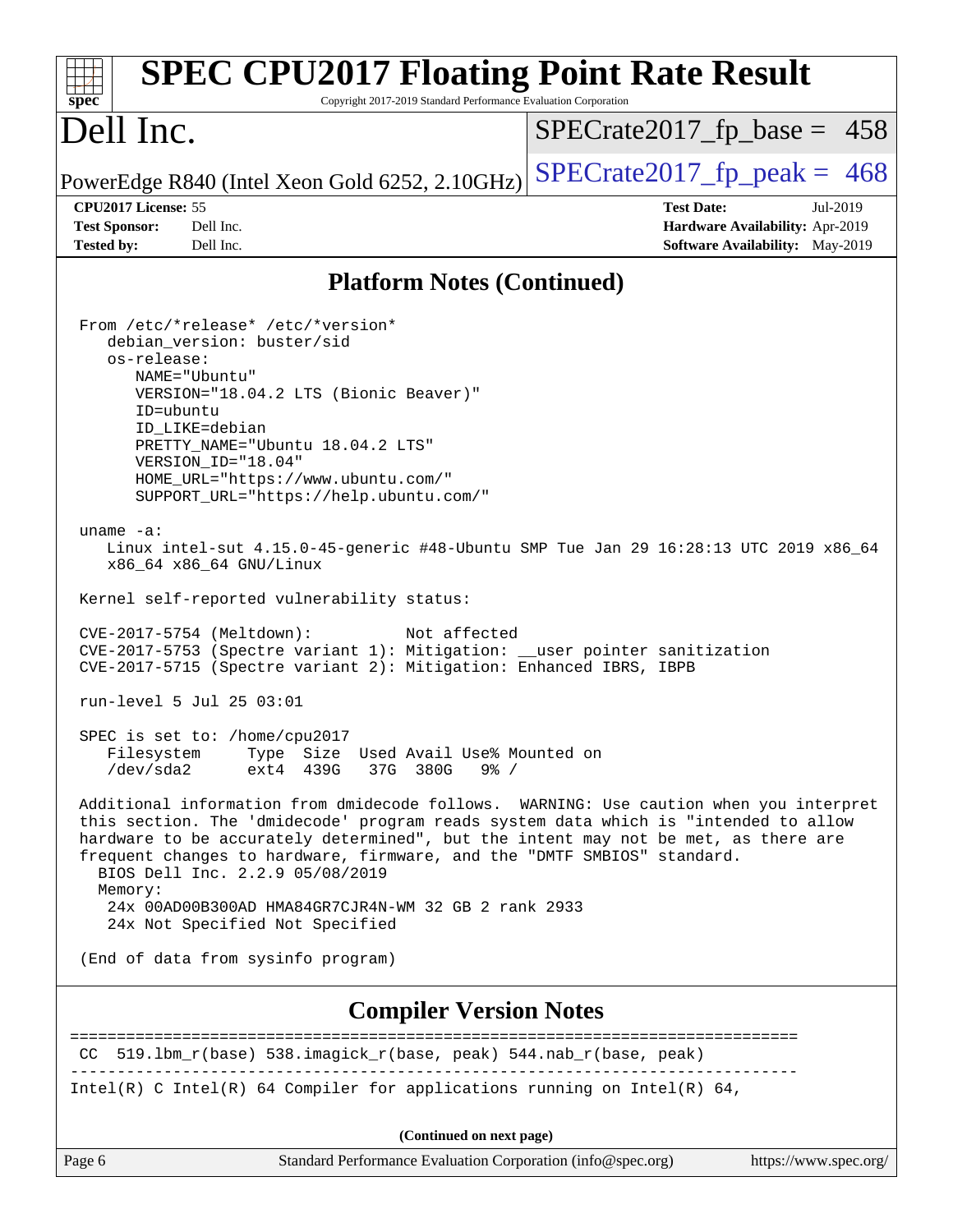| <b>SPEC CPU2017 Floating Point Rate Result</b><br>Copyright 2017-2019 Standard Performance Evaluation Corporation<br>spec <sup>®</sup>                                                                                                                                                                                                                                   |                                                                                                     |
|--------------------------------------------------------------------------------------------------------------------------------------------------------------------------------------------------------------------------------------------------------------------------------------------------------------------------------------------------------------------------|-----------------------------------------------------------------------------------------------------|
| Dell Inc.                                                                                                                                                                                                                                                                                                                                                                | $SPECrate2017_fp\_base = 458$                                                                       |
| PowerEdge R840 (Intel Xeon Gold 6252, 2.10GHz)                                                                                                                                                                                                                                                                                                                           | $SPECTate2017$ fp peak = 468                                                                        |
| CPU2017 License: 55<br><b>Test Sponsor:</b><br>Dell Inc.<br><b>Tested by:</b><br>Dell Inc.                                                                                                                                                                                                                                                                               | <b>Test Date:</b><br>Jul-2019<br>Hardware Availability: Apr-2019<br>Software Availability: May-2019 |
| <b>Compiler Version Notes (Continued)</b><br>Version 19.0.4.227 Build 20190416<br>Copyright (C) 1985-2019 Intel Corporation. All rights reserved.                                                                                                                                                                                                                        |                                                                                                     |
| $519.1bm_r(peak)$<br>CC                                                                                                                                                                                                                                                                                                                                                  |                                                                                                     |
| Intel(R) C Intel(R) 64 Compiler for applications running on Intel(R) 64,<br>Version 19.0.4.227 Build 20190416<br>Copyright (C) 1985-2019 Intel Corporation. All rights reserved.                                                                                                                                                                                         |                                                                                                     |
| $CXXC 508.namd_r(base) 510.parest_r(base, peak)$                                                                                                                                                                                                                                                                                                                         |                                                                                                     |
| Intel(R) $C++$ Intel(R) 64 Compiler for applications running on Intel(R) 64,<br>Version 19.0.4.227 Build 20190416<br>Copyright (C) 1985-2019 Intel Corporation. All rights reserved.                                                                                                                                                                                     |                                                                                                     |
| CXXC $508$ .namd $r$ (peak)                                                                                                                                                                                                                                                                                                                                              |                                                                                                     |
| Intel(R) $C++$ Intel(R) 64 Compiler for applications running on Intel(R) 64,<br>Version 19.0.4.227 Build 20190416<br>Copyright (C) 1985-2019 Intel Corporation. All rights reserved.                                                                                                                                                                                     |                                                                                                     |
| CC 511.povray_r(base) 526.blender_r(base, peak)<br>----------------------------------                                                                                                                                                                                                                                                                                    |                                                                                                     |
| Intel(R) $C++$ Intel(R) 64 Compiler for applications running on Intel(R) 64,<br>Version 19.0.4.227 Build 20190416<br>Copyright (C) 1985-2019 Intel Corporation. All rights reserved.<br>Intel(R) C Intel(R) 64 Compiler for applications running on Intel(R) 64,<br>Version 19.0.4.227 Build 20190416<br>Copyright (C) 1985-2019 Intel Corporation. All rights reserved. |                                                                                                     |
| 511.povray_r(peak)<br>CC.                                                                                                                                                                                                                                                                                                                                                |                                                                                                     |
| Intel(R) $C++$ Intel(R) 64 Compiler for applications running on Intel(R) 64,<br>Version 19.0.4.227 Build 20190416<br>Copyright (C) 1985-2019 Intel Corporation. All rights reserved.<br>Intel(R) C Intel(R) 64 Compiler for applications running on Intel(R) 64,<br>Version 19.0.4.227 Build 20190416                                                                    |                                                                                                     |
| (Continued on next page)                                                                                                                                                                                                                                                                                                                                                 |                                                                                                     |

| Page 7 | Standard Performance Evaluation Corporation (info@spec.org) | https://www.spec.org/ |
|--------|-------------------------------------------------------------|-----------------------|
|        |                                                             |                       |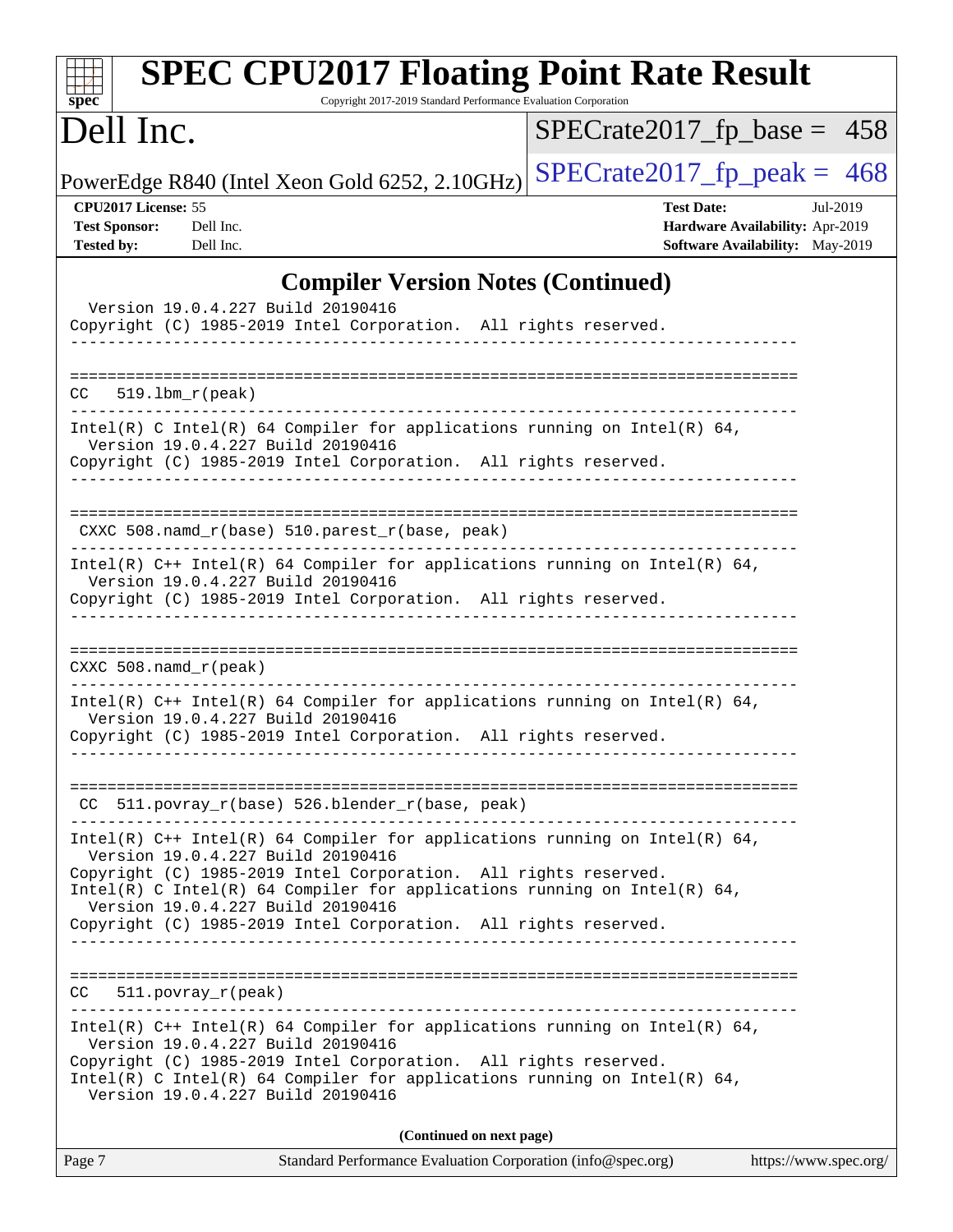| <b>SPEC CPU2017 Floating Point Rate Result</b><br>Copyright 2017-2019 Standard Performance Evaluation Corporation<br>$sp\overline{ec}$                                                                                                                                                                                                                                                                                                                                                                                                                               |                                                                                                     |
|----------------------------------------------------------------------------------------------------------------------------------------------------------------------------------------------------------------------------------------------------------------------------------------------------------------------------------------------------------------------------------------------------------------------------------------------------------------------------------------------------------------------------------------------------------------------|-----------------------------------------------------------------------------------------------------|
| Dell Inc.                                                                                                                                                                                                                                                                                                                                                                                                                                                                                                                                                            | $SPECrate2017_fp\_base = 458$                                                                       |
| PowerEdge R840 (Intel Xeon Gold 6252, 2.10GHz)                                                                                                                                                                                                                                                                                                                                                                                                                                                                                                                       | $SPECTate2017$ _fp_peak = 468                                                                       |
| CPU2017 License: 55<br><b>Test Sponsor:</b><br>Dell Inc.<br><b>Tested by:</b><br>Dell Inc.                                                                                                                                                                                                                                                                                                                                                                                                                                                                           | <b>Test Date:</b><br>Jul-2019<br>Hardware Availability: Apr-2019<br>Software Availability: May-2019 |
| <b>Compiler Version Notes (Continued)</b>                                                                                                                                                                                                                                                                                                                                                                                                                                                                                                                            |                                                                                                     |
| Copyright (C) 1985-2019 Intel Corporation. All rights reserved.                                                                                                                                                                                                                                                                                                                                                                                                                                                                                                      |                                                                                                     |
| FC 507.cactuBSSN_r(base, peak)                                                                                                                                                                                                                                                                                                                                                                                                                                                                                                                                       |                                                                                                     |
| Intel(R) $C++$ Intel(R) 64 Compiler for applications running on Intel(R) 64,<br>Version 19.0.4.227 Build 20190416<br>Copyright (C) 1985-2019 Intel Corporation. All rights reserved.<br>Intel(R) C Intel(R) 64 Compiler for applications running on Intel(R) 64,<br>Version 19.0.4.227 Build 20190416<br>Copyright (C) 1985-2019 Intel Corporation. All rights reserved.<br>$Intel(R)$ Fortran Intel(R) 64 Compiler for applications running on Intel(R)<br>64, Version 19.0.4.227 Build 20190416<br>Copyright (C) 1985-2019 Intel Corporation. All rights reserved. |                                                                                                     |
| FC 503.bwaves_r(base, peak) 549.fotonik3d_r(base, peak) 554.roms_r(base)<br>$Intel(R)$ Fortran Intel(R) 64 Compiler for applications running on Intel(R)<br>64, Version 19.0.4.227 Build 20190416<br>Copyright (C) 1985-2019 Intel Corporation. All rights reserved.                                                                                                                                                                                                                                                                                                 |                                                                                                     |
| FC<br>554.roms_r(peak)<br>$Intel(R)$ Fortran Intel(R) 64 Compiler for applications running on Intel(R)<br>64, Version 19.0.4.227 Build 20190416<br>Copyright (C) 1985-2019 Intel Corporation. All rights reserved.                                                                                                                                                                                                                                                                                                                                                   |                                                                                                     |
| $CC$ 521.wrf_r(base) 527.cam4_r(base)<br>$Intel(R)$ Fortran Intel(R) 64 Compiler for applications running on Intel(R)<br>64, Version 19.0.4.227 Build 20190416<br>Copyright (C) 1985-2019 Intel Corporation. All rights reserved.<br>Intel(R) C Intel(R) 64 Compiler for applications running on Intel(R) 64,<br>Version 19.0.4.227 Build 20190416<br>Copyright (C) 1985-2019 Intel Corporation. All rights reserved.                                                                                                                                                |                                                                                                     |
| $521.wrf_r(peak) 527.cam4_r(peak)$<br>CC                                                                                                                                                                                                                                                                                                                                                                                                                                                                                                                             |                                                                                                     |
| (Continued on next page)                                                                                                                                                                                                                                                                                                                                                                                                                                                                                                                                             |                                                                                                     |
| Page 8<br>Standard Performance Evaluation Corporation (info@spec.org)                                                                                                                                                                                                                                                                                                                                                                                                                                                                                                | https://www.spec.org/                                                                               |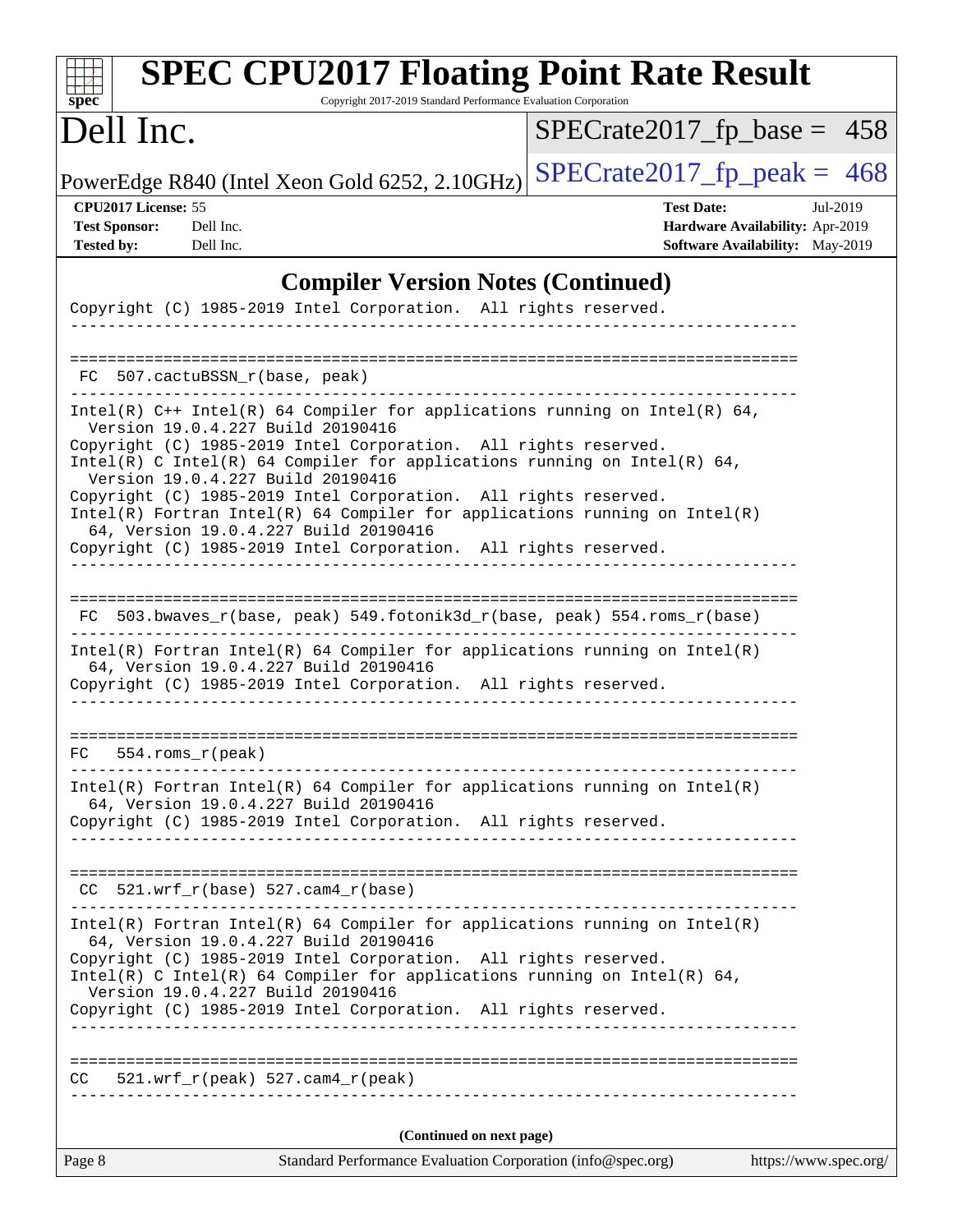

# **[SPEC CPU2017 Floating Point Rate Result](http://www.spec.org/auto/cpu2017/Docs/result-fields.html#SPECCPU2017FloatingPointRateResult)**

Copyright 2017-2019 Standard Performance Evaluation Corporation

## Dell Inc.

 $SPECTate2017_fp\_base = 458$ 

PowerEdge R840 (Intel Xeon Gold 6252, 2.10GHz)  $\text{SPECrate}2017\_fp\_peak = 468$ 

**[Tested by:](http://www.spec.org/auto/cpu2017/Docs/result-fields.html#Testedby)** Dell Inc. **[Software Availability:](http://www.spec.org/auto/cpu2017/Docs/result-fields.html#SoftwareAvailability)** May-2019

**[CPU2017 License:](http://www.spec.org/auto/cpu2017/Docs/result-fields.html#CPU2017License)** 55 **[Test Date:](http://www.spec.org/auto/cpu2017/Docs/result-fields.html#TestDate)** Jul-2019 **[Test Sponsor:](http://www.spec.org/auto/cpu2017/Docs/result-fields.html#TestSponsor)** Dell Inc. **[Hardware Availability:](http://www.spec.org/auto/cpu2017/Docs/result-fields.html#HardwareAvailability)** Apr-2019

#### **[Compiler Version Notes \(Continued\)](http://www.spec.org/auto/cpu2017/Docs/result-fields.html#CompilerVersionNotes)**

Intel(R) Fortran Intel(R)  $64$  Compiler for applications running on Intel(R) 64, Version 19.0.4.227 Build 20190416 Copyright (C) 1985-2019 Intel Corporation. All rights reserved. Intel(R) C Intel(R) 64 Compiler for applications running on Intel(R) 64, Version 19.0.4.227 Build 20190416 Copyright (C) 1985-2019 Intel Corporation. All rights reserved. ------------------------------------------------------------------------------

#### **[Base Compiler Invocation](http://www.spec.org/auto/cpu2017/Docs/result-fields.html#BaseCompilerInvocation)**

[C benchmarks](http://www.spec.org/auto/cpu2017/Docs/result-fields.html#Cbenchmarks): [icc -m64 -std=c11](http://www.spec.org/cpu2017/results/res2019q3/cpu2017-20190805-16475.flags.html#user_CCbase_intel_icc_64bit_c11_33ee0cdaae7deeeab2a9725423ba97205ce30f63b9926c2519791662299b76a0318f32ddfffdc46587804de3178b4f9328c46fa7c2b0cd779d7a61945c91cd35)

[C++ benchmarks:](http://www.spec.org/auto/cpu2017/Docs/result-fields.html#CXXbenchmarks) [icpc -m64](http://www.spec.org/cpu2017/results/res2019q3/cpu2017-20190805-16475.flags.html#user_CXXbase_intel_icpc_64bit_4ecb2543ae3f1412ef961e0650ca070fec7b7afdcd6ed48761b84423119d1bf6bdf5cad15b44d48e7256388bc77273b966e5eb805aefd121eb22e9299b2ec9d9)

[Fortran benchmarks](http://www.spec.org/auto/cpu2017/Docs/result-fields.html#Fortranbenchmarks): [ifort -m64](http://www.spec.org/cpu2017/results/res2019q3/cpu2017-20190805-16475.flags.html#user_FCbase_intel_ifort_64bit_24f2bb282fbaeffd6157abe4f878425411749daecae9a33200eee2bee2fe76f3b89351d69a8130dd5949958ce389cf37ff59a95e7a40d588e8d3a57e0c3fd751)

[Benchmarks using both Fortran and C](http://www.spec.org/auto/cpu2017/Docs/result-fields.html#BenchmarksusingbothFortranandC): [ifort -m64](http://www.spec.org/cpu2017/results/res2019q3/cpu2017-20190805-16475.flags.html#user_CC_FCbase_intel_ifort_64bit_24f2bb282fbaeffd6157abe4f878425411749daecae9a33200eee2bee2fe76f3b89351d69a8130dd5949958ce389cf37ff59a95e7a40d588e8d3a57e0c3fd751) [icc -m64 -std=c11](http://www.spec.org/cpu2017/results/res2019q3/cpu2017-20190805-16475.flags.html#user_CC_FCbase_intel_icc_64bit_c11_33ee0cdaae7deeeab2a9725423ba97205ce30f63b9926c2519791662299b76a0318f32ddfffdc46587804de3178b4f9328c46fa7c2b0cd779d7a61945c91cd35)

[Benchmarks using both C and C++](http://www.spec.org/auto/cpu2017/Docs/result-fields.html#BenchmarksusingbothCandCXX): [icpc -m64](http://www.spec.org/cpu2017/results/res2019q3/cpu2017-20190805-16475.flags.html#user_CC_CXXbase_intel_icpc_64bit_4ecb2543ae3f1412ef961e0650ca070fec7b7afdcd6ed48761b84423119d1bf6bdf5cad15b44d48e7256388bc77273b966e5eb805aefd121eb22e9299b2ec9d9) [icc -m64 -std=c11](http://www.spec.org/cpu2017/results/res2019q3/cpu2017-20190805-16475.flags.html#user_CC_CXXbase_intel_icc_64bit_c11_33ee0cdaae7deeeab2a9725423ba97205ce30f63b9926c2519791662299b76a0318f32ddfffdc46587804de3178b4f9328c46fa7c2b0cd779d7a61945c91cd35)

[Benchmarks using Fortran, C, and C++:](http://www.spec.org/auto/cpu2017/Docs/result-fields.html#BenchmarksusingFortranCandCXX) [icpc -m64](http://www.spec.org/cpu2017/results/res2019q3/cpu2017-20190805-16475.flags.html#user_CC_CXX_FCbase_intel_icpc_64bit_4ecb2543ae3f1412ef961e0650ca070fec7b7afdcd6ed48761b84423119d1bf6bdf5cad15b44d48e7256388bc77273b966e5eb805aefd121eb22e9299b2ec9d9) [icc -m64 -std=c11](http://www.spec.org/cpu2017/results/res2019q3/cpu2017-20190805-16475.flags.html#user_CC_CXX_FCbase_intel_icc_64bit_c11_33ee0cdaae7deeeab2a9725423ba97205ce30f63b9926c2519791662299b76a0318f32ddfffdc46587804de3178b4f9328c46fa7c2b0cd779d7a61945c91cd35) [ifort -m64](http://www.spec.org/cpu2017/results/res2019q3/cpu2017-20190805-16475.flags.html#user_CC_CXX_FCbase_intel_ifort_64bit_24f2bb282fbaeffd6157abe4f878425411749daecae9a33200eee2bee2fe76f3b89351d69a8130dd5949958ce389cf37ff59a95e7a40d588e8d3a57e0c3fd751)

#### **[Base Portability Flags](http://www.spec.org/auto/cpu2017/Docs/result-fields.html#BasePortabilityFlags)**

 503.bwaves\_r: [-DSPEC\\_LP64](http://www.spec.org/cpu2017/results/res2019q3/cpu2017-20190805-16475.flags.html#suite_basePORTABILITY503_bwaves_r_DSPEC_LP64) 507.cactuBSSN\_r: [-DSPEC\\_LP64](http://www.spec.org/cpu2017/results/res2019q3/cpu2017-20190805-16475.flags.html#suite_basePORTABILITY507_cactuBSSN_r_DSPEC_LP64) 508.namd\_r: [-DSPEC\\_LP64](http://www.spec.org/cpu2017/results/res2019q3/cpu2017-20190805-16475.flags.html#suite_basePORTABILITY508_namd_r_DSPEC_LP64) 510.parest\_r: [-DSPEC\\_LP64](http://www.spec.org/cpu2017/results/res2019q3/cpu2017-20190805-16475.flags.html#suite_basePORTABILITY510_parest_r_DSPEC_LP64) 511.povray\_r: [-DSPEC\\_LP64](http://www.spec.org/cpu2017/results/res2019q3/cpu2017-20190805-16475.flags.html#suite_basePORTABILITY511_povray_r_DSPEC_LP64) 519.lbm\_r: [-DSPEC\\_LP64](http://www.spec.org/cpu2017/results/res2019q3/cpu2017-20190805-16475.flags.html#suite_basePORTABILITY519_lbm_r_DSPEC_LP64) 521.wrf\_r: [-DSPEC\\_LP64](http://www.spec.org/cpu2017/results/res2019q3/cpu2017-20190805-16475.flags.html#suite_basePORTABILITY521_wrf_r_DSPEC_LP64) [-DSPEC\\_CASE\\_FLAG](http://www.spec.org/cpu2017/results/res2019q3/cpu2017-20190805-16475.flags.html#b521.wrf_r_baseCPORTABILITY_DSPEC_CASE_FLAG) [-convert big\\_endian](http://www.spec.org/cpu2017/results/res2019q3/cpu2017-20190805-16475.flags.html#user_baseFPORTABILITY521_wrf_r_convert_big_endian_c3194028bc08c63ac5d04de18c48ce6d347e4e562e8892b8bdbdc0214820426deb8554edfa529a3fb25a586e65a3d812c835984020483e7e73212c4d31a38223) 526.blender\_r: [-DSPEC\\_LP64](http://www.spec.org/cpu2017/results/res2019q3/cpu2017-20190805-16475.flags.html#suite_basePORTABILITY526_blender_r_DSPEC_LP64) [-DSPEC\\_LINUX](http://www.spec.org/cpu2017/results/res2019q3/cpu2017-20190805-16475.flags.html#b526.blender_r_baseCPORTABILITY_DSPEC_LINUX) [-funsigned-char](http://www.spec.org/cpu2017/results/res2019q3/cpu2017-20190805-16475.flags.html#user_baseCPORTABILITY526_blender_r_force_uchar_40c60f00ab013830e2dd6774aeded3ff59883ba5a1fc5fc14077f794d777847726e2a5858cbc7672e36e1b067e7e5c1d9a74f7176df07886a243d7cc18edfe67) 527.cam4\_r: [-DSPEC\\_LP64](http://www.spec.org/cpu2017/results/res2019q3/cpu2017-20190805-16475.flags.html#suite_basePORTABILITY527_cam4_r_DSPEC_LP64) [-DSPEC\\_CASE\\_FLAG](http://www.spec.org/cpu2017/results/res2019q3/cpu2017-20190805-16475.flags.html#b527.cam4_r_baseCPORTABILITY_DSPEC_CASE_FLAG) 538.imagick\_r: [-DSPEC\\_LP64](http://www.spec.org/cpu2017/results/res2019q3/cpu2017-20190805-16475.flags.html#suite_basePORTABILITY538_imagick_r_DSPEC_LP64) 544.nab\_r: [-DSPEC\\_LP64](http://www.spec.org/cpu2017/results/res2019q3/cpu2017-20190805-16475.flags.html#suite_basePORTABILITY544_nab_r_DSPEC_LP64) 549.fotonik3d\_r: [-DSPEC\\_LP64](http://www.spec.org/cpu2017/results/res2019q3/cpu2017-20190805-16475.flags.html#suite_basePORTABILITY549_fotonik3d_r_DSPEC_LP64) 554.roms\_r: [-DSPEC\\_LP64](http://www.spec.org/cpu2017/results/res2019q3/cpu2017-20190805-16475.flags.html#suite_basePORTABILITY554_roms_r_DSPEC_LP64)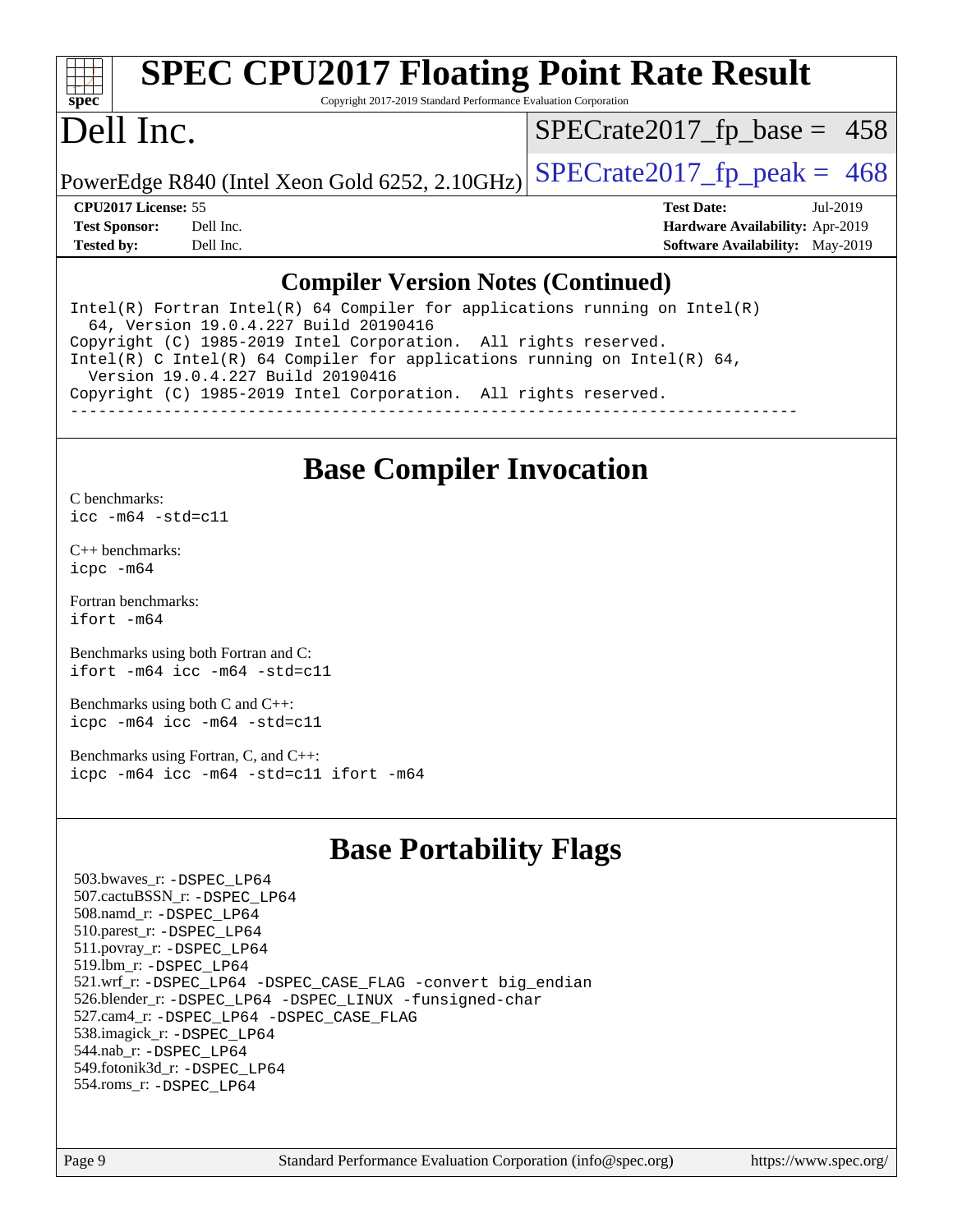| <b>SPEC CPU2017 Floating Point Rate Result</b><br>spec <sup>®</sup><br>Copyright 2017-2019 Standard Performance Evaluation Corporation                                                       |                                                                                                            |
|----------------------------------------------------------------------------------------------------------------------------------------------------------------------------------------------|------------------------------------------------------------------------------------------------------------|
| Dell Inc.                                                                                                                                                                                    | $SPECrate2017_fp\_base = 458$                                                                              |
| PowerEdge R840 (Intel Xeon Gold 6252, 2.10GHz)                                                                                                                                               | $SPECrate2017rfp peak = 468$                                                                               |
| CPU2017 License: 55<br><b>Test Sponsor:</b><br>Dell Inc.<br><b>Tested by:</b><br>Dell Inc.                                                                                                   | <b>Test Date:</b><br>Jul-2019<br>Hardware Availability: Apr-2019<br><b>Software Availability:</b> May-2019 |
| <b>Base Optimization Flags</b>                                                                                                                                                               |                                                                                                            |
| C benchmarks:<br>-xCORE-AVX2 -ipo -03 -no-prec-div -qopt-prefetch -ffinite-math-only<br>-qopt-mem-layout-trans=4                                                                             |                                                                                                            |
| $ C_{++}$ benchmarks:<br>-xCORE-AVX2 -ipo -03 -no-prec-div -qopt-prefetch -ffinite-math-only<br>-qopt-mem-layout-trans=4                                                                     |                                                                                                            |
| Fortran benchmarks:<br>-xCORE-AVX2 -ipo -03 -no-prec-div -qopt-prefetch -ffinite-math-only<br>-qopt-mem-layout-trans=4 -auto -nostandard-realloc-lhs<br>-align array32byte                   |                                                                                                            |
| Benchmarks using both Fortran and C:<br>-xCORE-AVX2 -ipo -03 -no-prec-div -qopt-prefetch -ffinite-math-only<br>-qopt-mem-layout-trans=4 -auto -nostandard-realloc-lhs<br>-align array32byte  |                                                                                                            |
| Benchmarks using both C and $C_{++}$ :<br>-xCORE-AVX2 -ipo -03 -no-prec-div -qopt-prefetch -ffinite-math-only<br>-qopt-mem-layout-trans=4                                                    |                                                                                                            |
| Benchmarks using Fortran, C, and C++:<br>-xCORE-AVX2 -ipo -03 -no-prec-div -qopt-prefetch -ffinite-math-only<br>-gopt-mem-layout-trans=4 -auto -nostandard-realloc-lhs<br>-align array32byte |                                                                                                            |
| <b>Peak Compiler Invocation</b>                                                                                                                                                              |                                                                                                            |
| C benchmarks:<br>$\text{icc}$ -m64 -std=c11                                                                                                                                                  |                                                                                                            |
| $C_{++}$ benchmarks:<br>icpc -m64                                                                                                                                                            |                                                                                                            |
| Fortran benchmarks:<br>$ifort -m64$                                                                                                                                                          |                                                                                                            |
| Benchmarks using both Fortran and C:<br>ifort -m64 icc -m64 -std=c11                                                                                                                         |                                                                                                            |
| Benchmarks using both $C$ and $C_{++}$ :<br>icpc -m64 icc -m64 -std=c11                                                                                                                      |                                                                                                            |
| (Continued on next page)                                                                                                                                                                     |                                                                                                            |
|                                                                                                                                                                                              |                                                                                                            |

Page 10 Standard Performance Evaluation Corporation [\(info@spec.org\)](mailto:info@spec.org) <https://www.spec.org/>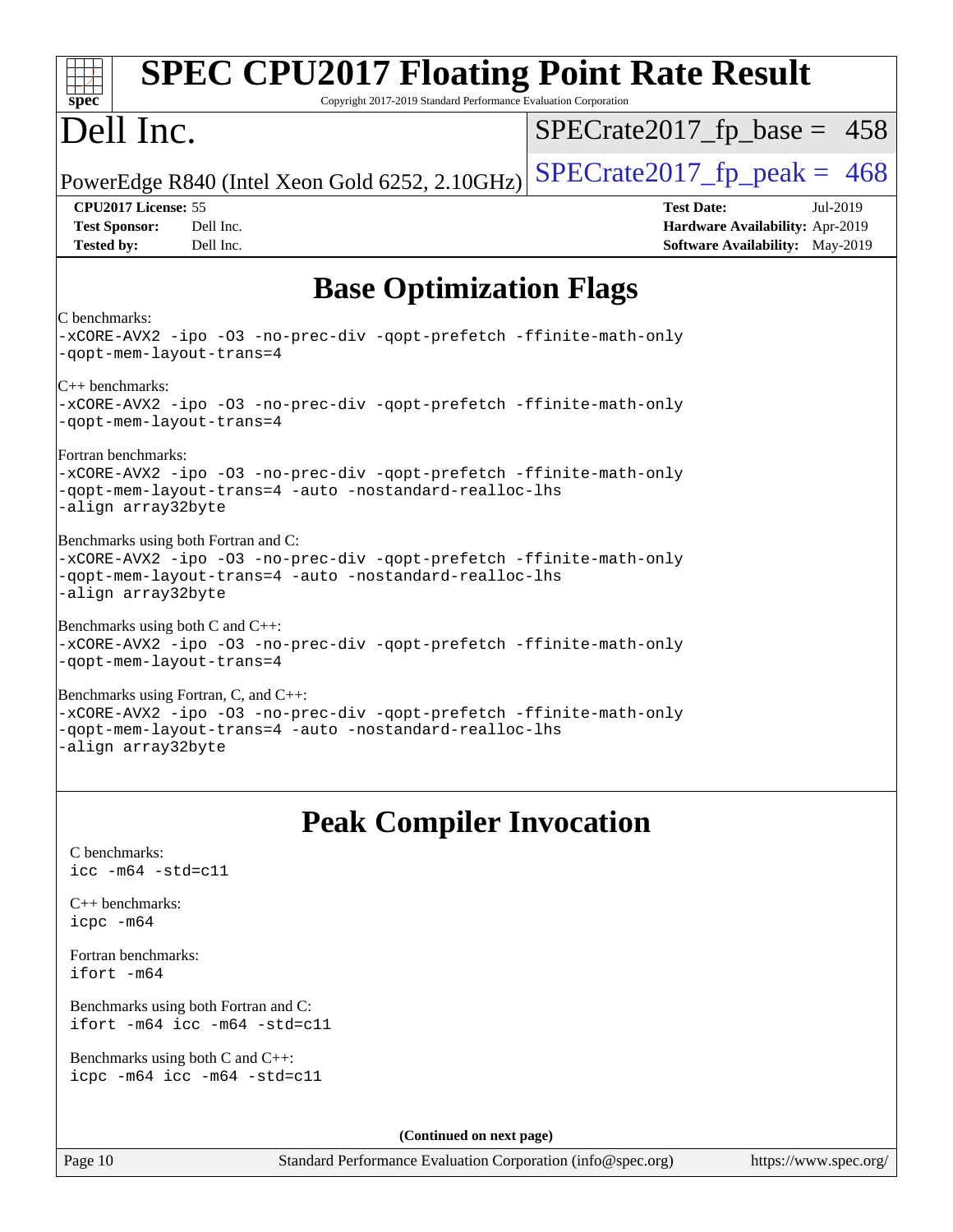# **[spec](http://www.spec.org/)**

# **[SPEC CPU2017 Floating Point Rate Result](http://www.spec.org/auto/cpu2017/Docs/result-fields.html#SPECCPU2017FloatingPointRateResult)**

Copyright 2017-2019 Standard Performance Evaluation Corporation

## Dell Inc.

 $SPECTate2017_fp\_base = 458$ 

PowerEdge R840 (Intel Xeon Gold 6252, 2.10GHz)  $\text{SPECrate}2017\_fp\_peak = 468$ 

**[CPU2017 License:](http://www.spec.org/auto/cpu2017/Docs/result-fields.html#CPU2017License)** 55 **[Test Date:](http://www.spec.org/auto/cpu2017/Docs/result-fields.html#TestDate)** Jul-2019 **[Test Sponsor:](http://www.spec.org/auto/cpu2017/Docs/result-fields.html#TestSponsor)** Dell Inc. **[Hardware Availability:](http://www.spec.org/auto/cpu2017/Docs/result-fields.html#HardwareAvailability)** Apr-2019 **[Tested by:](http://www.spec.org/auto/cpu2017/Docs/result-fields.html#Testedby)** Dell Inc. Dell Inc. **[Software Availability:](http://www.spec.org/auto/cpu2017/Docs/result-fields.html#SoftwareAvailability)** May-2019

## **[Peak Compiler Invocation \(Continued\)](http://www.spec.org/auto/cpu2017/Docs/result-fields.html#PeakCompilerInvocation)**

[Benchmarks using Fortran, C, and C++:](http://www.spec.org/auto/cpu2017/Docs/result-fields.html#BenchmarksusingFortranCandCXX)

[icpc -m64](http://www.spec.org/cpu2017/results/res2019q3/cpu2017-20190805-16475.flags.html#user_CC_CXX_FCpeak_intel_icpc_64bit_4ecb2543ae3f1412ef961e0650ca070fec7b7afdcd6ed48761b84423119d1bf6bdf5cad15b44d48e7256388bc77273b966e5eb805aefd121eb22e9299b2ec9d9) [icc -m64 -std=c11](http://www.spec.org/cpu2017/results/res2019q3/cpu2017-20190805-16475.flags.html#user_CC_CXX_FCpeak_intel_icc_64bit_c11_33ee0cdaae7deeeab2a9725423ba97205ce30f63b9926c2519791662299b76a0318f32ddfffdc46587804de3178b4f9328c46fa7c2b0cd779d7a61945c91cd35) [ifort -m64](http://www.spec.org/cpu2017/results/res2019q3/cpu2017-20190805-16475.flags.html#user_CC_CXX_FCpeak_intel_ifort_64bit_24f2bb282fbaeffd6157abe4f878425411749daecae9a33200eee2bee2fe76f3b89351d69a8130dd5949958ce389cf37ff59a95e7a40d588e8d3a57e0c3fd751)

#### **[Peak Portability Flags](http://www.spec.org/auto/cpu2017/Docs/result-fields.html#PeakPortabilityFlags)**

Same as Base Portability Flags

### **[Peak Optimization Flags](http://www.spec.org/auto/cpu2017/Docs/result-fields.html#PeakOptimizationFlags)**

[C benchmarks](http://www.spec.org/auto/cpu2017/Docs/result-fields.html#Cbenchmarks):

```
 519.lbm_r: -prof-gen(pass 1) -prof-use(pass 2) -ipo -xCORE-AVX2 -O3
-no-prec-div -qopt-prefetch -ffinite-math-only
-qopt-mem-layout-trans=4
```
 538.imagick\_r: [-xCORE-AVX2](http://www.spec.org/cpu2017/results/res2019q3/cpu2017-20190805-16475.flags.html#user_peakCOPTIMIZE538_imagick_r_f-xCORE-AVX2) [-ipo](http://www.spec.org/cpu2017/results/res2019q3/cpu2017-20190805-16475.flags.html#user_peakCOPTIMIZE538_imagick_r_f-ipo) [-O3](http://www.spec.org/cpu2017/results/res2019q3/cpu2017-20190805-16475.flags.html#user_peakCOPTIMIZE538_imagick_r_f-O3) [-no-prec-div](http://www.spec.org/cpu2017/results/res2019q3/cpu2017-20190805-16475.flags.html#user_peakCOPTIMIZE538_imagick_r_f-no-prec-div) [-qopt-prefetch](http://www.spec.org/cpu2017/results/res2019q3/cpu2017-20190805-16475.flags.html#user_peakCOPTIMIZE538_imagick_r_f-qopt-prefetch) [-ffinite-math-only](http://www.spec.org/cpu2017/results/res2019q3/cpu2017-20190805-16475.flags.html#user_peakCOPTIMIZE538_imagick_r_f_finite_math_only_cb91587bd2077682c4b38af759c288ed7c732db004271a9512da14a4f8007909a5f1427ecbf1a0fb78ff2a814402c6114ac565ca162485bbcae155b5e4258871) [-qopt-mem-layout-trans=4](http://www.spec.org/cpu2017/results/res2019q3/cpu2017-20190805-16475.flags.html#user_peakCOPTIMIZE538_imagick_r_f-qopt-mem-layout-trans_fa39e755916c150a61361b7846f310bcdf6f04e385ef281cadf3647acec3f0ae266d1a1d22d972a7087a248fd4e6ca390a3634700869573d231a252c784941a8)

544.nab\_r: Same as 538.imagick\_r

[C++ benchmarks:](http://www.spec.org/auto/cpu2017/Docs/result-fields.html#CXXbenchmarks)

```
 508.namd_r: -prof-gen(pass 1) -prof-use(pass 2) -ipo -xCORE-AVX2 -O3
-no-prec-div -qopt-prefetch -ffinite-math-only
-qopt-mem-layout-trans=4
```
 510.parest\_r: [-xCORE-AVX2](http://www.spec.org/cpu2017/results/res2019q3/cpu2017-20190805-16475.flags.html#user_peakCXXOPTIMIZE510_parest_r_f-xCORE-AVX2) [-ipo](http://www.spec.org/cpu2017/results/res2019q3/cpu2017-20190805-16475.flags.html#user_peakCXXOPTIMIZE510_parest_r_f-ipo) [-O3](http://www.spec.org/cpu2017/results/res2019q3/cpu2017-20190805-16475.flags.html#user_peakCXXOPTIMIZE510_parest_r_f-O3) [-no-prec-div](http://www.spec.org/cpu2017/results/res2019q3/cpu2017-20190805-16475.flags.html#user_peakCXXOPTIMIZE510_parest_r_f-no-prec-div) [-qopt-prefetch](http://www.spec.org/cpu2017/results/res2019q3/cpu2017-20190805-16475.flags.html#user_peakCXXOPTIMIZE510_parest_r_f-qopt-prefetch) [-ffinite-math-only](http://www.spec.org/cpu2017/results/res2019q3/cpu2017-20190805-16475.flags.html#user_peakCXXOPTIMIZE510_parest_r_f_finite_math_only_cb91587bd2077682c4b38af759c288ed7c732db004271a9512da14a4f8007909a5f1427ecbf1a0fb78ff2a814402c6114ac565ca162485bbcae155b5e4258871) [-qopt-mem-layout-trans=4](http://www.spec.org/cpu2017/results/res2019q3/cpu2017-20190805-16475.flags.html#user_peakCXXOPTIMIZE510_parest_r_f-qopt-mem-layout-trans_fa39e755916c150a61361b7846f310bcdf6f04e385ef281cadf3647acec3f0ae266d1a1d22d972a7087a248fd4e6ca390a3634700869573d231a252c784941a8)

[Fortran benchmarks](http://www.spec.org/auto/cpu2017/Docs/result-fields.html#Fortranbenchmarks):

```
 503.bwaves_r: -xCORE-AVX2 -ipo -O3 -no-prec-div -qopt-prefetch
-ffinite-math-only -qopt-mem-layout-trans=4 -auto
-nostandard-realloc-lhs -align array32byte
```
549.fotonik3d\_r: Same as 503.bwaves\_r

```
 554.roms_r: -prof-gen(pass 1) -prof-use(pass 2) -ipo -xCORE-AVX2 -O3
-no-prec-div -qopt-prefetch -ffinite-math-only
-qopt-mem-layout-trans=4 -auto -nostandard-realloc-lhs
-align array32byte
```
**(Continued on next page)**